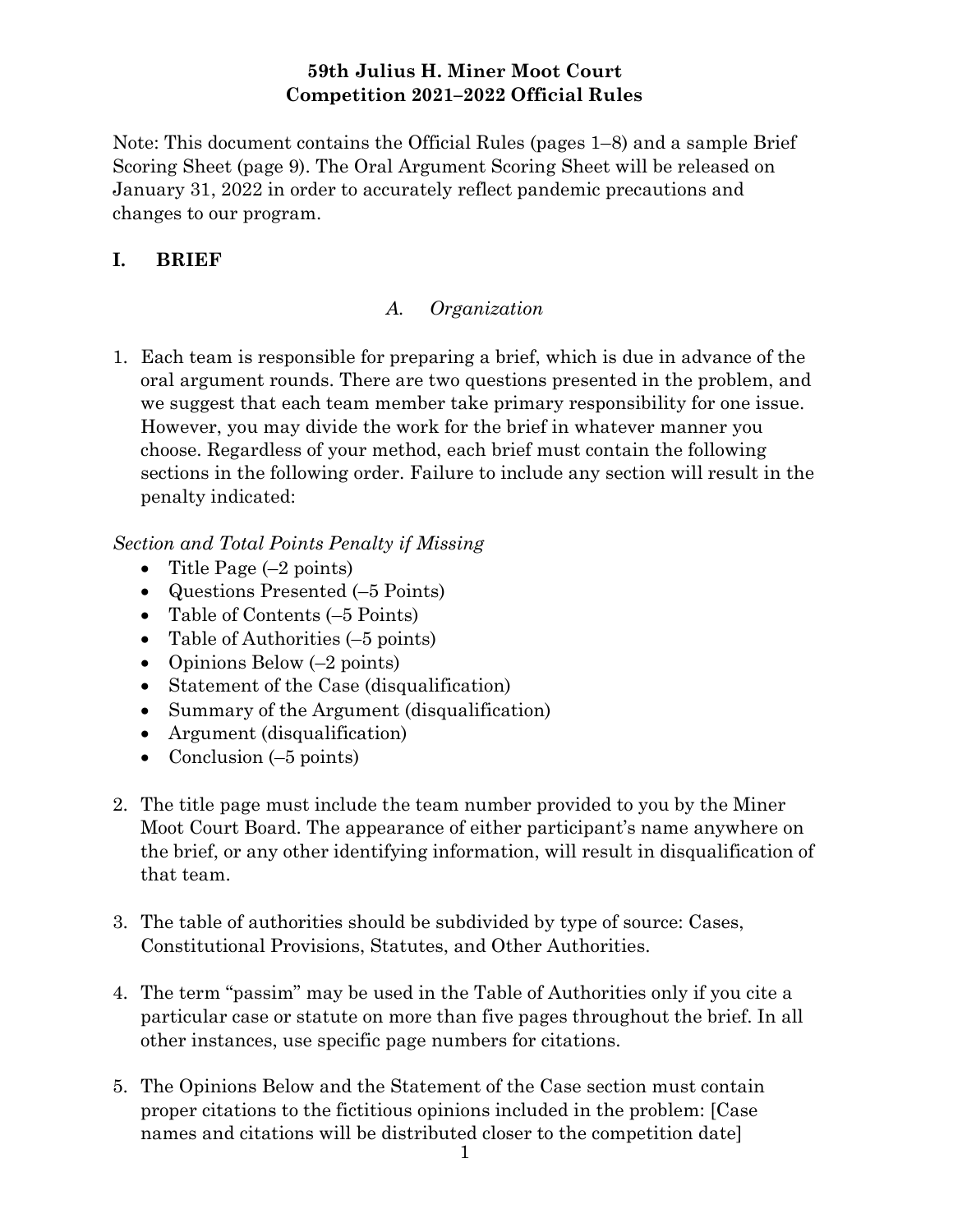- 6. Do not include a jurisdictional statement.
- 7. All citations must conform to the Bluebook: A Uniform System of Citation (21st ed.).
- 8. Argument headings must be in ALL CAPITAL LETTERS. Subheadings must be in ordinary type and indented.
- 9. Top briefs from past competitions are available for review on the Law School's Miner Website. Any variations in format between these briefs and these rules will be resolved in favor of these Rules.

# B. Formatting

- 1. The typeface must be 12-point Times New Roman. The file format must be Microsoft Word (.doc or .docx). Do not forget to remove any identifying information in the form of comments and tracked changes.
- 2. Briefs must be double-spaced. However, the Table of Contents, argument headings, footnotes (see below), and block quotations should be single spaced, but must still appear in 12-point Times New Roman font.
- 3. The brief is limited to 6,000 words. Briefs will be penalized 0.25 points for every fifteen words over the 6,000-word limit (rounding up to the next multiple of fifteen) (i.e., a 6,001-word brief will receive a 0.25 point deduction; a 6,015-word brief will receive a 0.50 point deduction).

The following sections are included in the word limit:

- Statement of the Case
- Summary of the Argument
- Argument

The following sections are not included in the word limit:

- Title Page
- Questions Presented
- Table of Contents
- Table of Authorities
- Opinions Below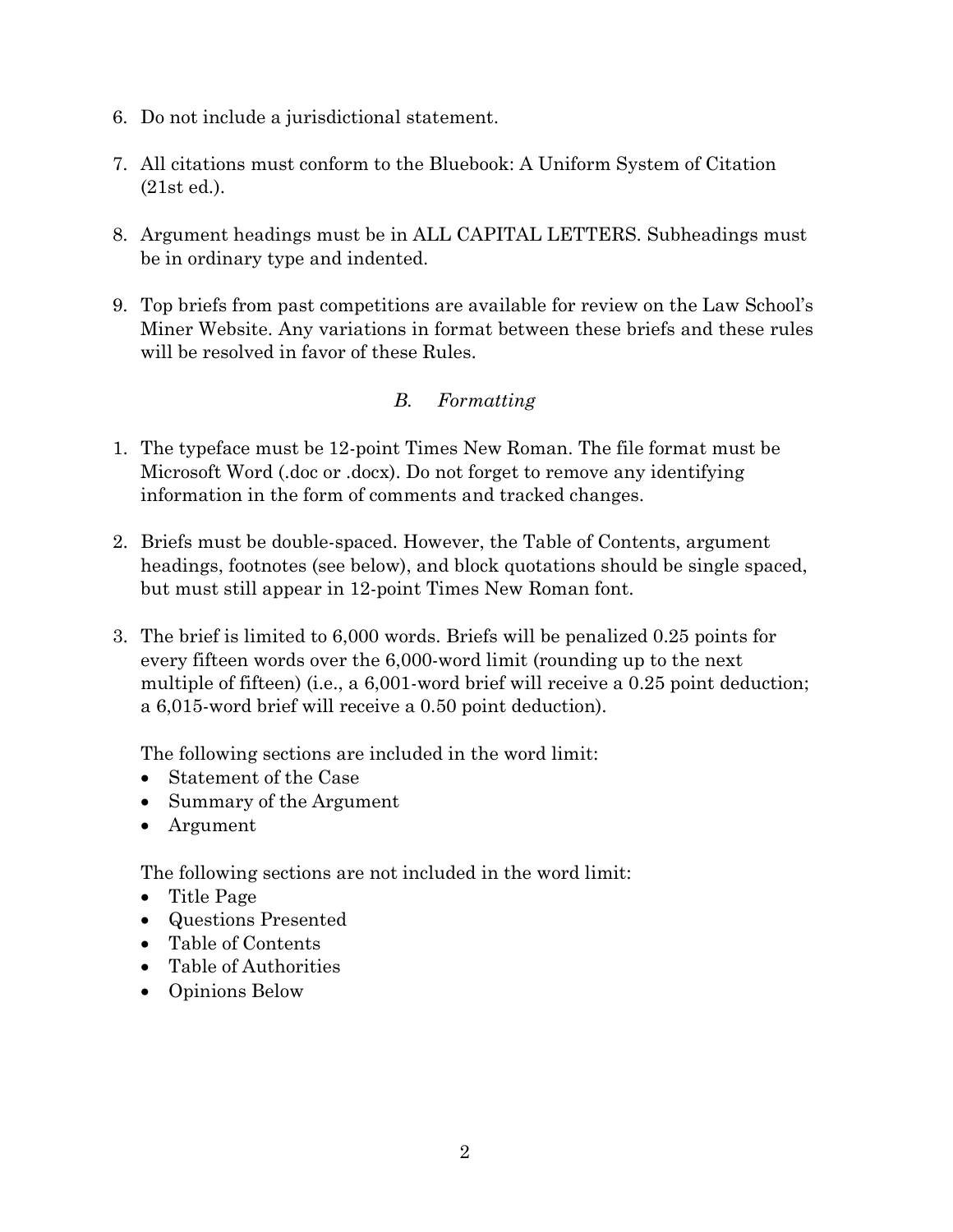- Conclusion
- 4. Bluebook citations should appear within the text of the document directly after the propositions they support, per Bluebook Rule B2.
- 5. Footnotes are permitted for extra support, and must appear at the bottom of the corresponding page of text. Bluebook citations in support of propositions made in footnotes may appear in footnote directly after the sentence they support. Footnotes in the Statement of the Case, Summary of the Argument, and Argument sections are included in the 6,000-word limit.
- 6. Margins must be one inch on all sides.
- 7. Page numbers are to be included in the bottom center of all pages except the Title Page. The Questions Presented, Table of Contents, Table of Authorities, and Opinions Below should be numbered using lowercase Roman numerals. Arabic page numerals should begin with the Statement of Case and be used for all remaining sections/pages, beginning with the number 1. Failure to properly number pages will result in a one-point penalty.

# C. Brief Grading

- 1. Two or more graders will independently score each brief on a 100-point scale. The graders will consist of Miner Moot Court Board members. Graders will follow rules and procedures contained in the Brief Scoring Sheet (below). The scores will be adjusted to account for differences between graders and then averaged into a base brief score.
- 2. The final brief score is determined by subtracting penalty points from the base brief score. Penalty points may result from organization violations, length violations, Bluebook errors, or a late brief submission.
- 3. The penalty points for organization violations are detailed in section I.A.1 of these Rules. The penalty points for length violations are detailed in section I.B.3 of these Rules. The penalty points for submitting a brief after the deadline is detailed in section II.A.3.
- 4. Every Bluebook-related error will result in a deduction of 0.2 points up to a maximum of 10 points. Once a Bluebook error is assessed, repetitions of that error will not be counted toward the total number of errors.
- 5. These are the complete rules for the brief. Any conflict between these rules and other rules, e.g., those for the Supreme Court of the United States, will be resolved in favor of these Rules. For example, the United States Supreme Court Rules require each brief to have a colored cover; our Rules do not.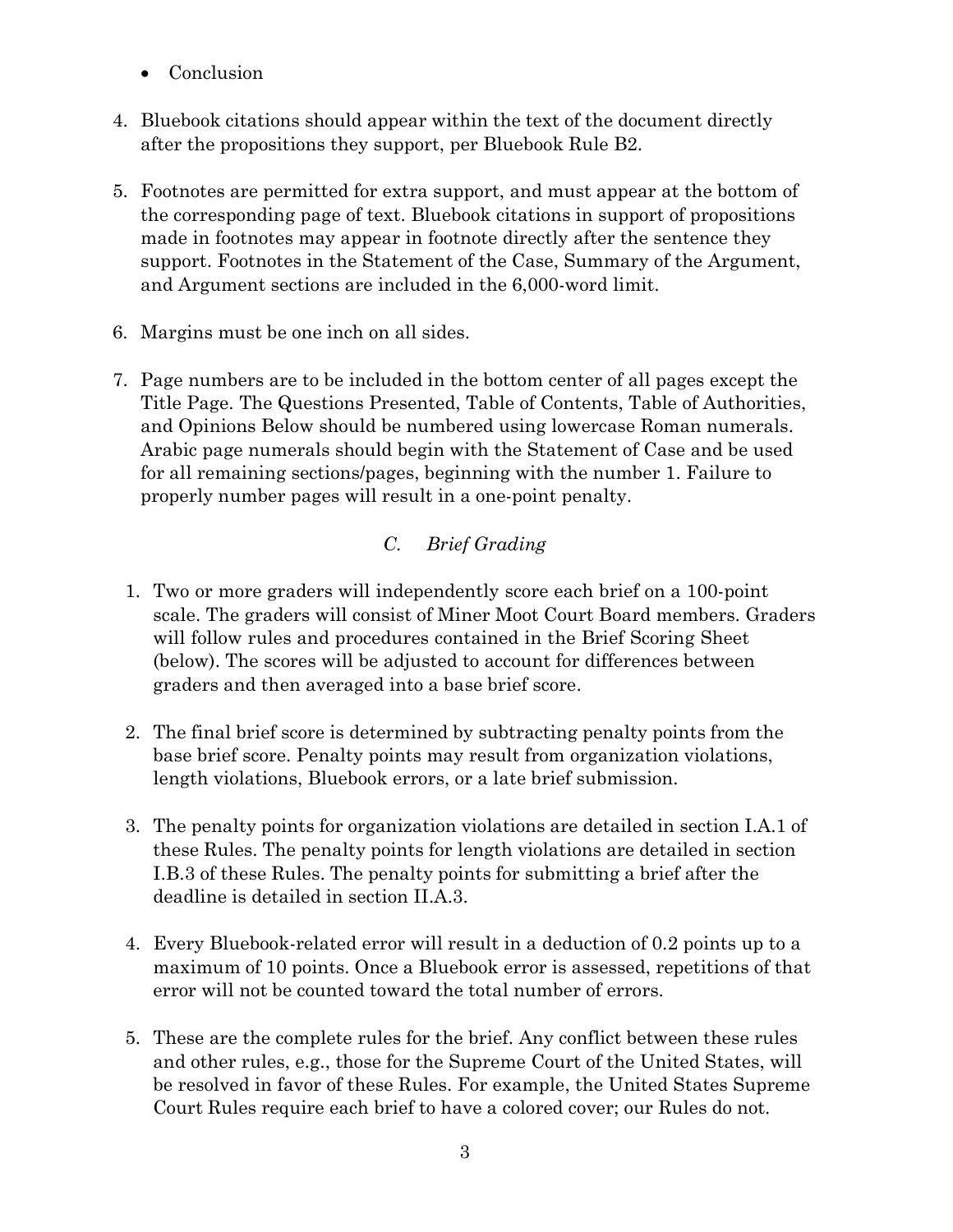## II. Competition Procedures

# A. Brief Deadlines

1. Each team must email its brief by 11:59 PM CST on Friday, January 28th to both Miner Co-Chairs with the subject "MINER BRIEF SUBMISSION – Team # ". The Co-Chairs' emails are:

Nicholas Bottcher, nicholas.bottcher@law.northwestern.edu Kristi Lew, kristi.lew@law.northwestern.edu

2. Penalties for a late brief submission will be assessed as follows:

Time of Submission and Total Points Penalty 12:00:01 a.m. – 12:30 a.m. (−2 points) 12:30:01 a.m. – 1:00 a.m. (−4 points) 1:00:01 a.m. – 5:00 a.m. (−10 points) 5:00:01 a.m. – 10:00 p.m. (−20 points)

Briefs will not be accepted after 10:00 p.m. two days after January 28th.

3. Emergency and COVID-Related Extension Exceptions: If you need an extension due a COVID-19 or other serious emergency, you must reach out to the co-chairs, Kristi Lew and Nicholas Bottcher. They will coordinate the request with the Dean of Students to get approval for your extension. You should reach out more than twenty-four hours before the brief is due.

## B. Oral Argument Rounds

1. Each team will argue in four preliminary rounds. The first two preliminary round pairings will be at random. The final two preliminary round pairings will be "power matched" by record (i.e., teams with similar records will face each other in each of these rounds). Every effort will be made to avoid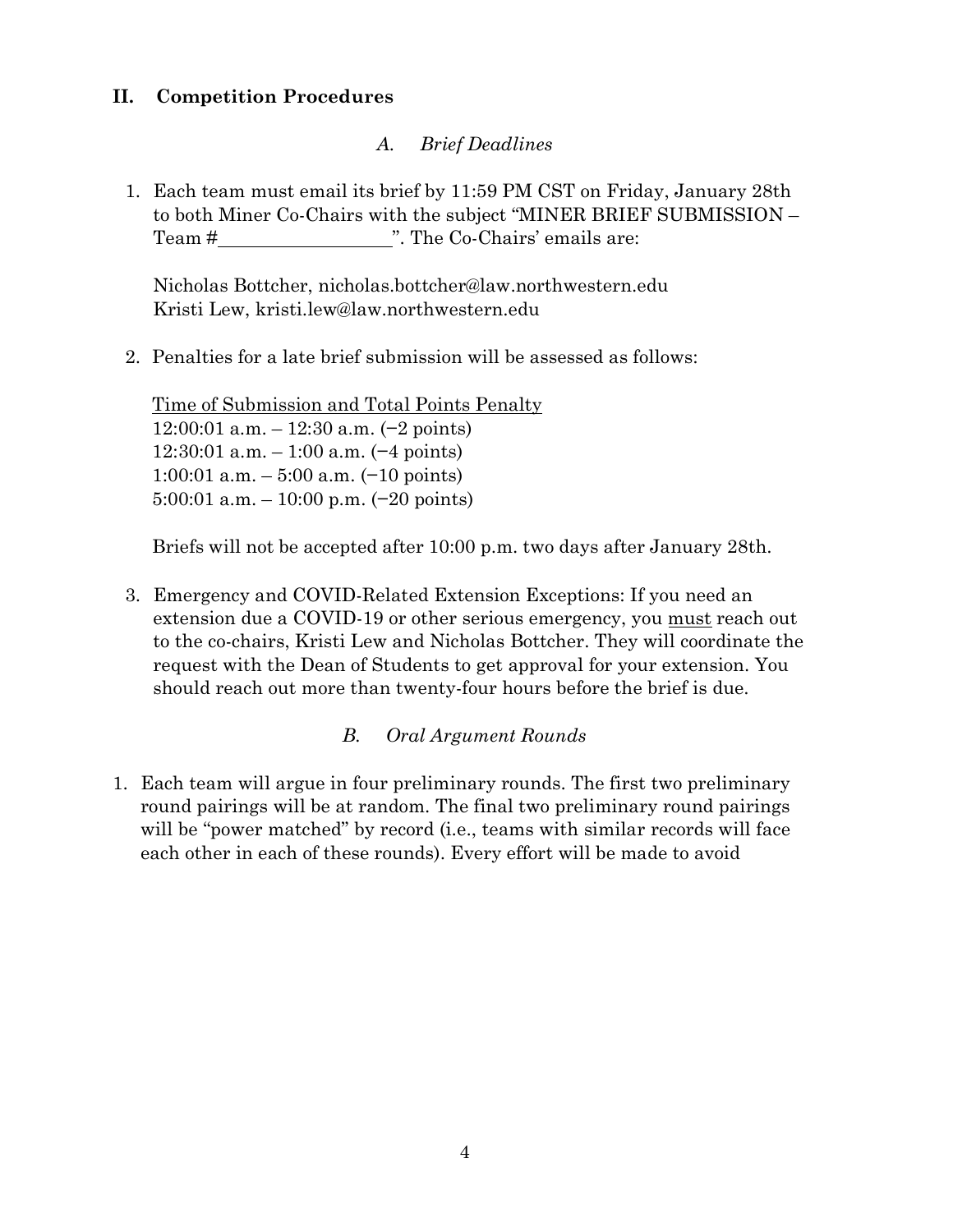rematches between teams in the preliminary rounds. Some effort will also be made to ensure that each team argues both sides of the problem (i.e. Petitioner and Respondent) two times in the preliminary rounds, but this is not always possible. If it is not possible, a coin toss will determine which side teams argue.

- 2. Opposing team assignments will be emailed to participants as soon as possible following each round of oral arguments. Room assignments will be emailed to participants the day of each round.
- 3. All briefs will be made available to all teams prior to the first round of oral arguments. Distributed briefs will not display participant names, but will display team numbers which become public knowledge during the oral argument portion of the competition.
- 4. Judges will read a bench memo summarizing the problem and key issues before each round. Judges will not receive copies of participants' briefs. Teams are not required to make the arguments they used in the written brief. As the competition progresses, it is expected that teams will refine their oral arguments.
- 5. Each team will have thirty minutes for oral argument in each round, which team members may divide in any manner they choose, provided that each competitor present argues for at least twelve minutes excluding any rebuttal time.
- 6. Absence policy: in the extraordinary event that one team member is unable to argue on a particular evening during the preliminary rounds, the other member may argue both issues and the team will be qualified to advance to the next round. This arrangement must be cleared with the Board before the round. In the extraordinary event that one team member is unable to argue on a particular evening during the elimination rounds, the other member may argue both issues, but the team will be disqualified from advancing to the next round. On no occasion may both teammates be unavailable to compete. In such an event, the team may be disqualified from the competition. If one team member drops out of the non-elimination rounds of oral argument the other team member is permitted to complete the non-elimination rounds of argument if they would like. However, the team will not be eligible for the elimination rounds.
- 7. Petitioners may reserve up to five minutes for rebuttal by requesting rebuttal time at the beginning of each round. Petitioners do not need to decide or declare which team member will rebut until just before the rebuttal begins. Rebuttal time is included in the team's thirty minutes. The rebuttal may not be split among team members (i.e., one team member must handle the entire rebuttal). Time allocated to rebuttal may be taken from one or from both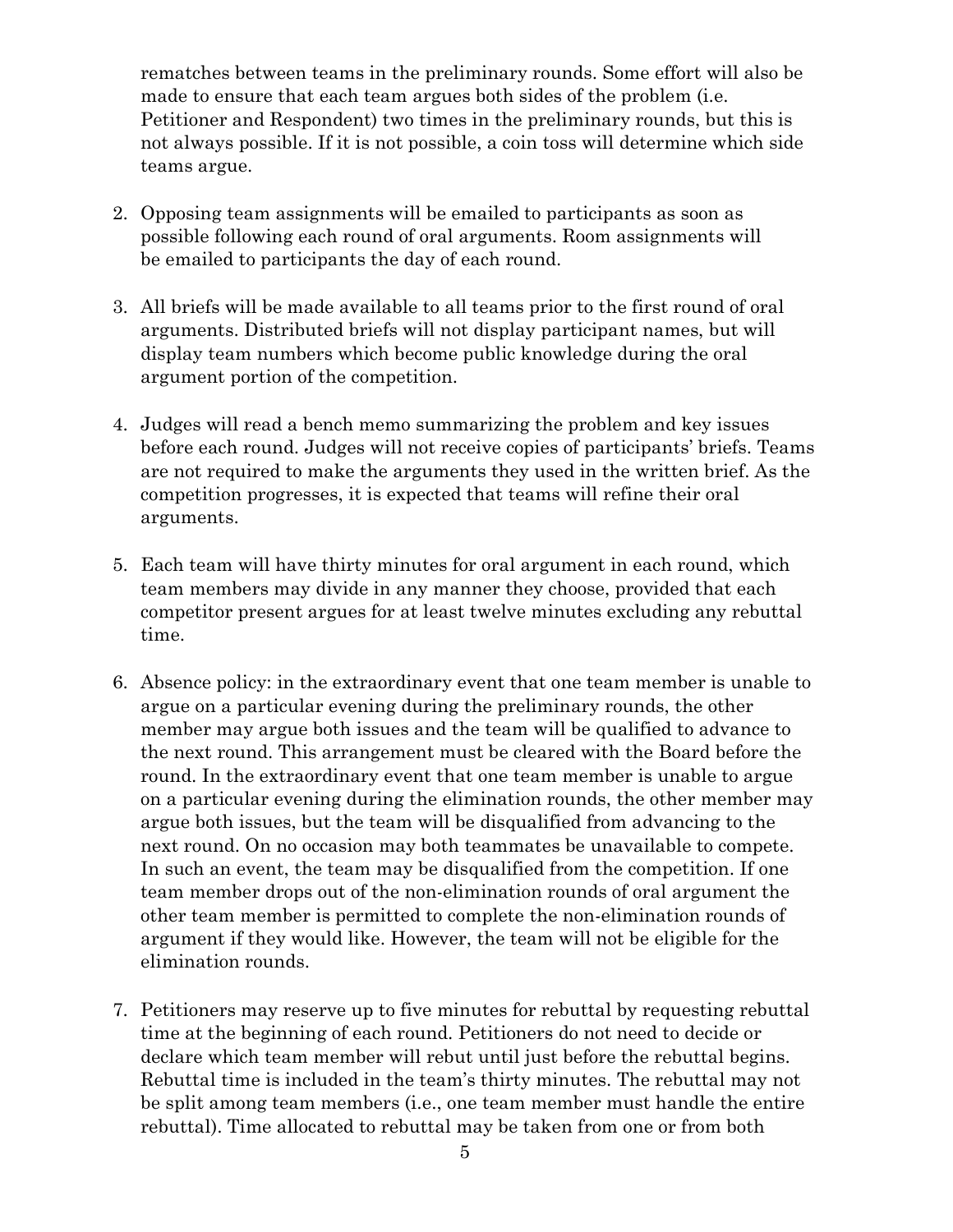participants' total time (e.g., Teammate 1 initial argument for thirteen minutes, Teammate 2 initial argument for fifteen minutes, and either teammate may rebut for two minutes; Teammate 1 initial argument for fourteen minutes, Teammate 2 initial argument for fourteen minutes, and either teammate may rebut for two minutes; etc.). Rebuttal is limited to arguments addressing topics raised by the Respondents or the judges. No new topics may be introduced during rebuttal.

- 8. Should members of one team believe an opponent has misstated the law or facts during oral argument, that team should point out the misstatement during oral argument. The bench memo will contain concise summaries of the relevant facts and law, and the judges will receive instructions to make point deductions for misstatements even if not pointed out by the opposition. Therefore, please be careful in stating law and facts precisely. Please note it is not necessarily a mistake to admit that you are unfamiliar with the holdings of a particular case, especially if it is obscure. Judges will respect honesty much more than obfuscation or misrepresentation, and will score accordingly.
- 9. The judges will submit scores for oral arguments. Judges will base their scores on the grading rubric contained in the Argument Scoring Sheet (to be distributed January 31, 2022). Judges will also determine a single "Best Speaker" for each round of oral argument amongst both teams. The winner of each round will be determined by a weighted combination of the oral argument scores and brief scores. Brief and oral argument scores will be normalized to ensure fair weighting. The scores will be assigned relative weights in the following percentages per round:

|                       | <b>Brief Score Weight</b> | <b>Oral Argument Weight</b> |  |  |
|-----------------------|---------------------------|-----------------------------|--|--|
| Preliminary<br>Rounds | 33%                       | 67%                         |  |  |
| Round of 16           | 25%                       | 75%                         |  |  |
| Quarterfinals         | 10%                       | 90%                         |  |  |
| <b>Semifinals</b>     | 10%                       | 90%                         |  |  |
| Finals                | $0\%$                     | 100%                        |  |  |

10. The Brief score shall serve as the tiebreaker in the Finals in case of a tie. In the event of a tie any round other than the Finals, the best speaker, as determined by the judges, will determine which team advances.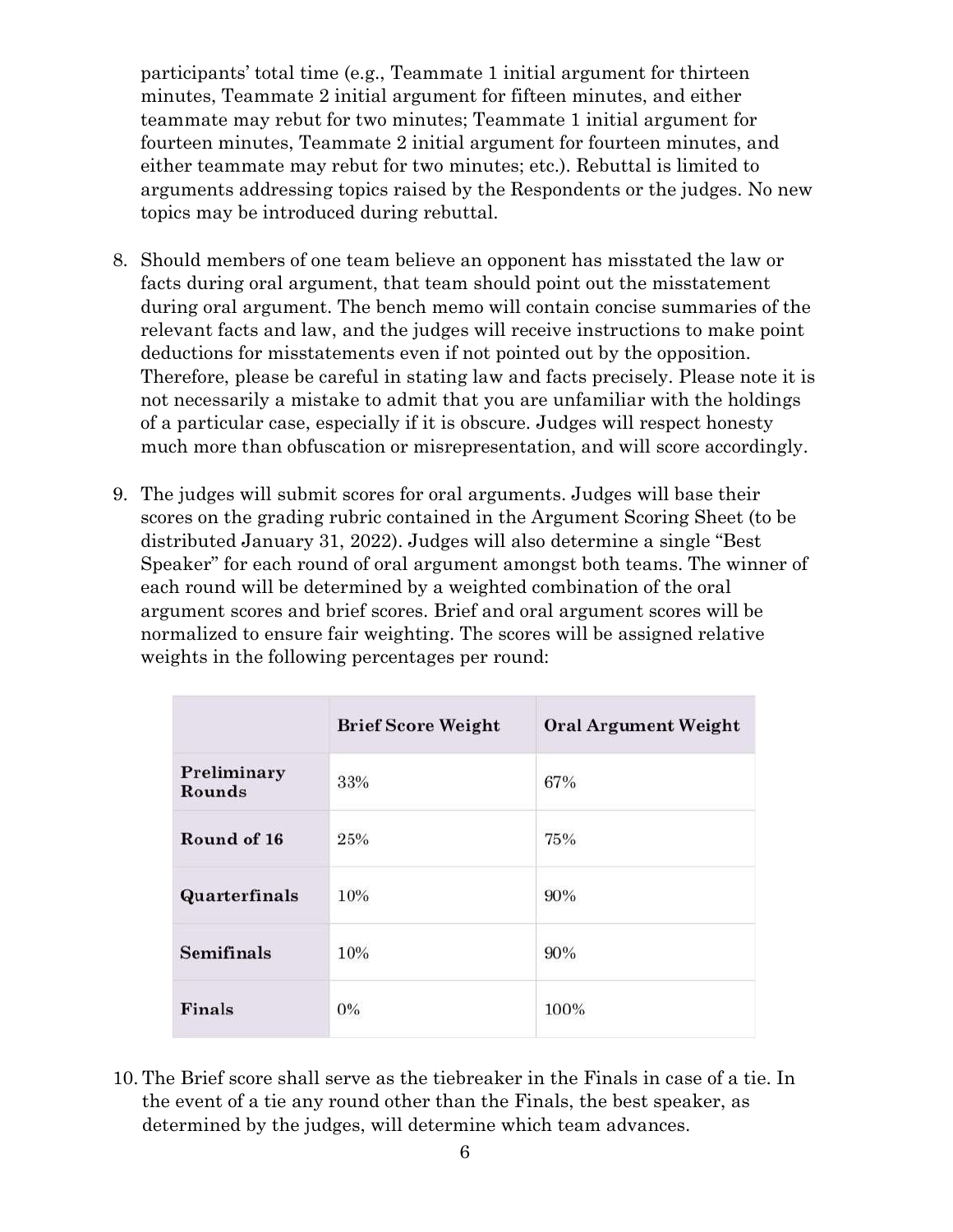- 11.The sixteen teams with the highest scores after the preliminary rounds will advance to the Round of 16. To determine which teams will advance and to seed the remainder of the competition, teams will be ordered first by win/loss record, and then by a combination of strength of schedule and margin of victory. The sixteen teams advancing to the elimination rounds will compete in a single-elimination tournament. Only the winning team advances in each round for the remainder of the competition.
- 12.During the first two elimination rounds, the team with the better seeding chooses the side it will argue. For the Semifinals and Finals, sides will be chosen by coin toss, where the winner gets to pick which side it will argue.

## C. Other Guidelines

This competition is administered subject to the provisions and rules of the Northwestern Pritzker School of Law.

- Participants are reminded to cite all sources carefully. Any failure to attribute words or ideas to their proper sources is plagiarism and may result in disqualification and Honor Code action.
- Materials in the library are for the use of all competitors. Hoarding or stealing any materials is a violation of the SBA Honor Code and of these rules, and will result in immediate disqualification.
- Competitors may prepare for oral argument rounds with any person, with the following exceptions: members of the Julius H. Miner Moot Court Board and National Moot Court Team Members.
- You may not charge copying costs to student publications or other groups.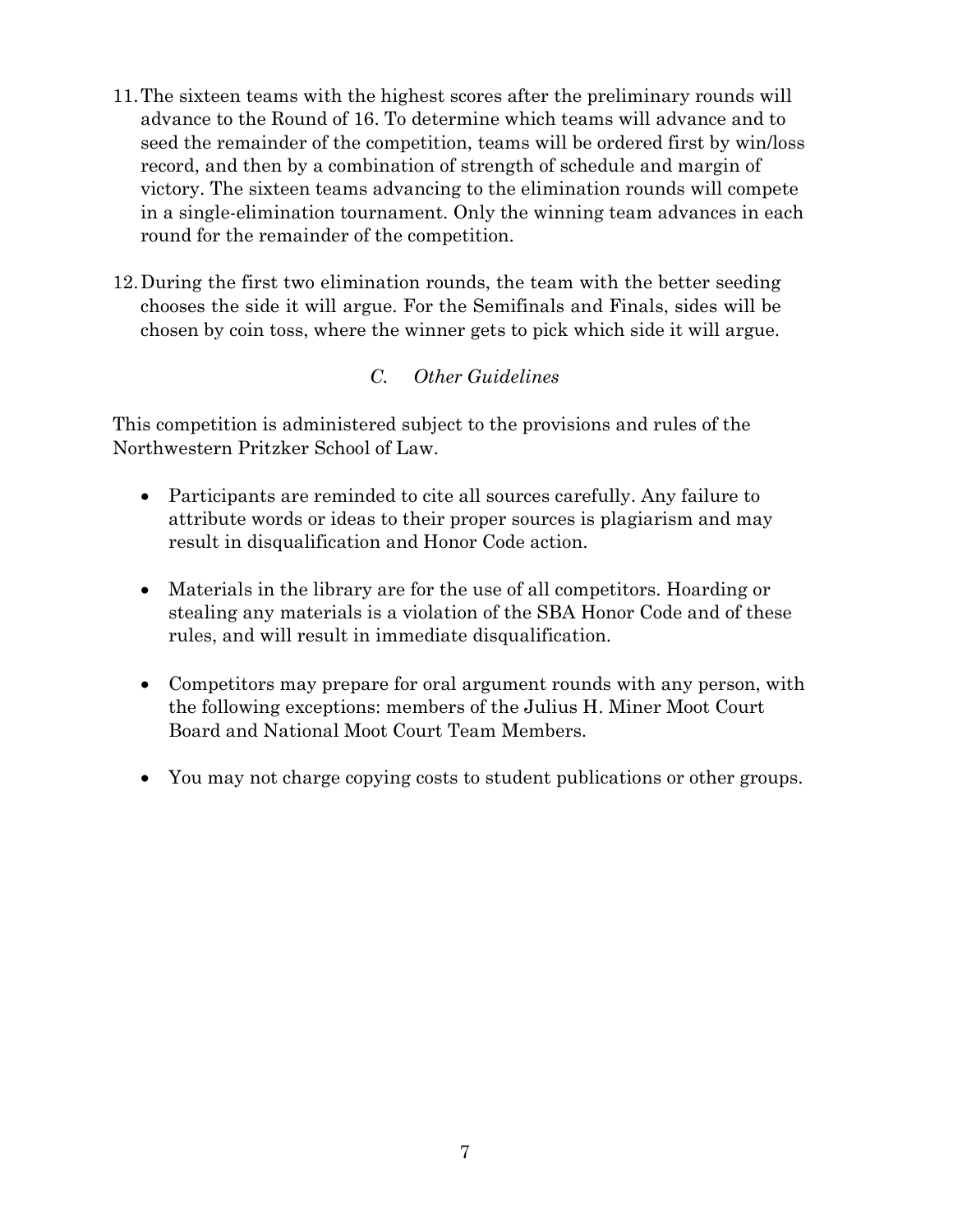- You may not discuss the problem or moot with any 2021–2022 Miner Board Members at any time during the competition (January 14, 2022 – March 3, 2022).
- While you should identify the standard of review in your briefs and during oral arguments (only a sentence or two), your brief and arguments should focus on your substantive legal positions and arguments. Justiciability issues not covered in the 2021–2022 Miner Problem (such as standing, ripeness, mootness, or political question) should not be discussed either in briefs or at oral arguments.

## D. Awards

- 1. Best Brief: The Adlai Ewing Stevenson Award will be presented to the team with the best brief. To determine the winner of the award, the five briefs that receive the highest score from the Miner Moot Court board will be given to three faculty members for grading. The brief that receives the highest cumulative score from the three faculty members will receive the award at the end of the competition.
- 2. Final Round: All finalists receive the Lowden-Wigmore Prize. The team that wins the final round receives the William Jennings Bryan Award. The Best Speaker in the final round receive the International Academy of Trial Lawyers Award.
- 3. National Moot Court Team: The Co-Chairs, with the assistance of the entire Moot Court Board, will select the eight members of the 2022–2023 National Moot Court Team. These selections will be based on performance during the entire competition. A competitor need not advance to the elimination rounds to be considered for the National Team.
- 4. The 2022–2023 Julius H. Miner Moot Court Board: All competitors will be invited to apply for a position on next year's board. The current Co-Chairs, in consultation with the rest of the Miner Moot Court Board, will select the Co-Chairs of next year's Board. The incoming Co-Chairs will select their Board members from the remaining interested applicants.